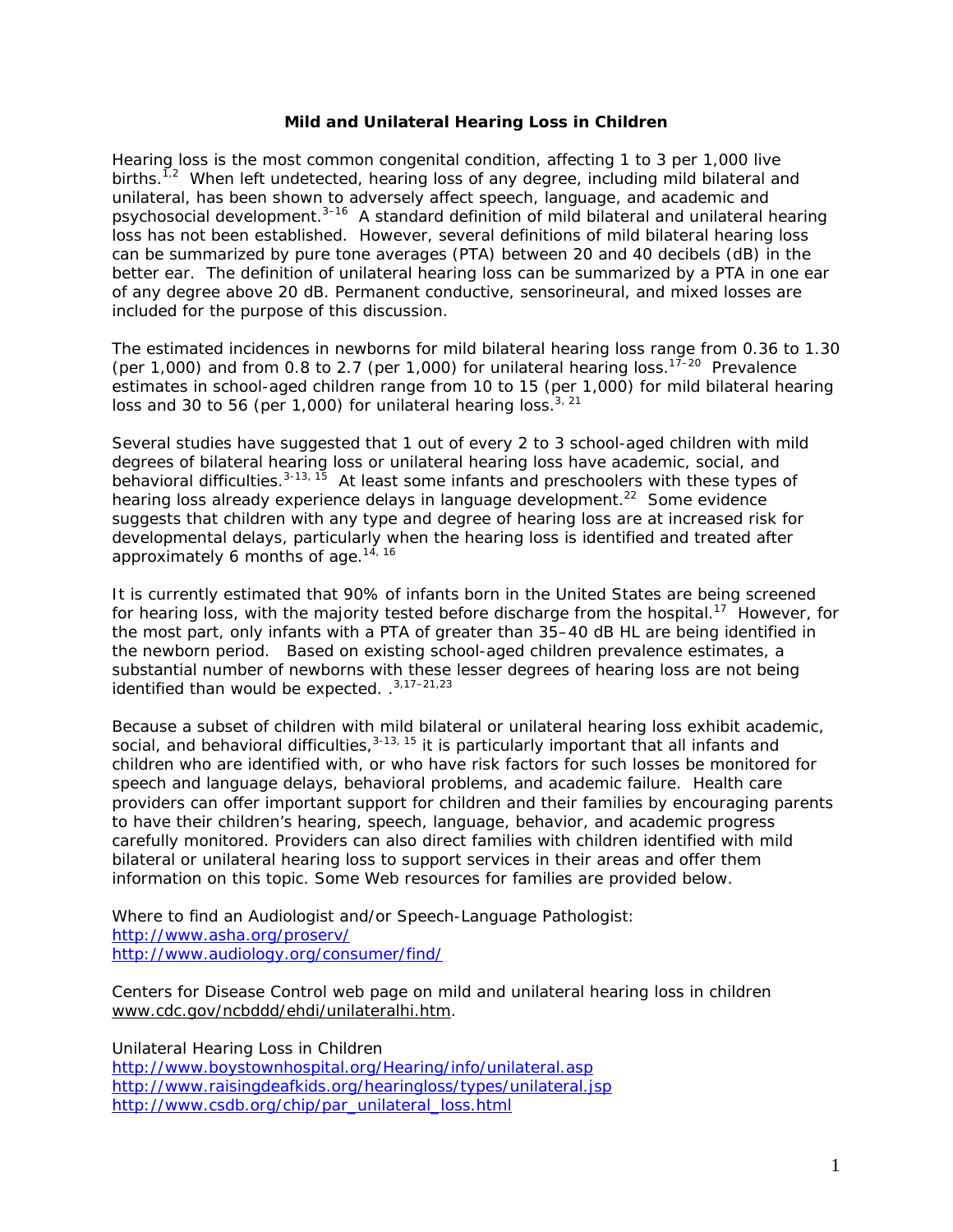Hard of Hearing Children: <http://clerccenter.gallaudet.edu/odyssey/Winter2003/hoh-overlooked.pdf>

"Minimal Hearing Loss" in Children <http://www.handsandvoices.org/articles/tech/minimal.html>

Simulated Hearing Loss:

<http://holmessafety.org/hlsim/>(free download) <http://www.acoustics.org/press/133rd/2paaa2.html>

Hearing Aids and Assistive Listening Devices [http://www.nidcd.nih.gov/health/hearing/thebasics\\_hearingaid.asp](http://www.nidcd.nih.gov/health/hearing/thebasics_hearingaid.asp) <http://www.babyhearing.org/HearingAmplification/AidChoices/evaluated.asp> <http://clerccenter.gallaudet.edu/SupportServices/series/5003.html> [http://www.asha.org/public/hearing/treatment/assist\\_tech.htm](http://www.asha.org/public/hearing/treatment/assist_tech.htm) [http://www.asha.org/public/hearing/treatment/digital\\_aid.htm](http://www.asha.org/public/hearing/treatment/digital_aid.htm) <http://www.audiology.org/consumer/guides/hafaq.php> <http://www.netac.rit.edu/publication/tipsheet/alds.html>

Eligibility for Services [http://www.handsandvoices.org/articles/early\\_intervention/pc\\_idea.html](http://www.handsandvoices.org/articles/early_intervention/pc_idea.html)

Classroom Acoustics:

<http://www.quietclassrooms.org/ada/adahandout1.htm> <http://www.quietclassrooms.org/ada/adahandout4.htm> [http://www.asha.org/about/publications/leader](http://www.asha.org/about/publications/leader-online/archives/2001/classroom_acoustics.htm)[online/archives/2001/classroom\\_acoustics.htm](http://www.asha.org/about/publications/leader-online/archives/2001/classroom_acoustics.htm) <http://www.nonoise.org/quietnet/qc/booklet.htm> <http://www.hearingloss.org/html/nixonmj02.HTM> <http://edfacilities.org/rl/acoustics.cfm>

## **Bibliography**

(1) Finitzo, T., Albright, K., & O'Neal, J. (1998). The newborn with hearing loss: Detection in the nursery. *Pediatrics, 102,* 1452–1459.

(2) Van Naarden, K., Decouflé, P., & Caldwell, K. (1999). Prevalence and characteristics of children with serious hearing impairment in metropolitan Atlanta, 1991–1993. *Pediatrics, 103,* 570–575.

(3) Bess, F., Dodd-Murphy, J., & Parker, R. (1998). Children with minimal sensorineural hearing loss: Prevalence, educational performance, and functional status. *Ear & Hearing, 19*, 339–354.

(4) Bess, F., & Tharpe, A. (1986). Case history data on unilaterally hearing-impaired children. *Ear & Hearing, 7,* 14–19.

(5) Bess, F., & Tharpe, A. (1988). Performance and management of children with unilateral sensorineural hearing loss. *Scandinavian Audiology. Supplementum, 30,* 75–79.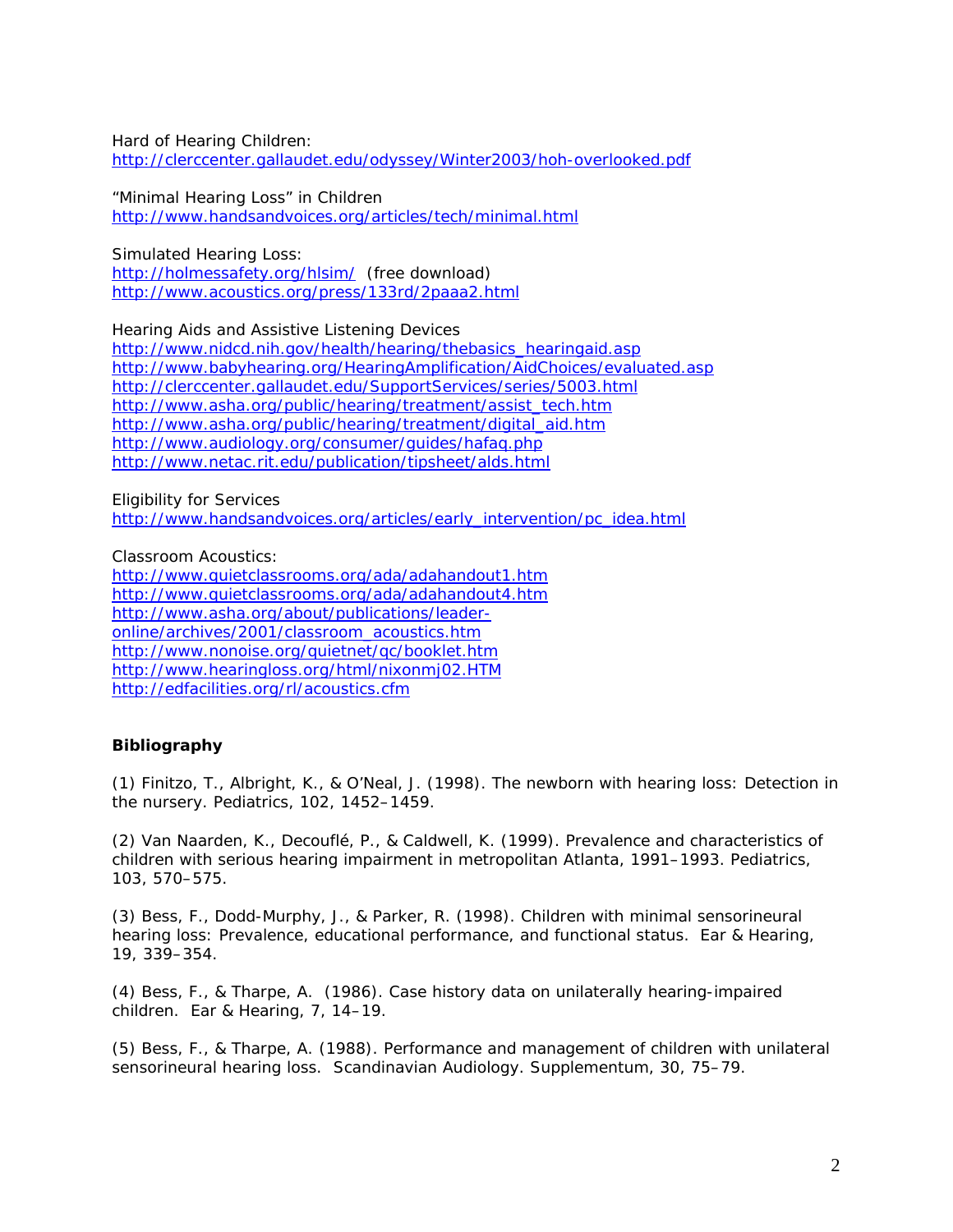(6) Blair, J., Peterson, M., & Viehwed, S. (1985). The effects of mild sensorineural hearing loss on academic performance of young school-age children. *The Volta Review*, *87,* 87–93.

(7) Bovo, R., Martini, A., Agnoletto, M., Beghi, D., Carmignoto, D., Milani, M., & Zangaglia, A.M. (1988). Auditory and academic performance of children with unilateral hearing loss. *Scandinavian Audiology. Supplementum, 30,* 71–74.

(8) Brookhouser, P.E., Worthington, D.W., & Kelly, W.J. (1991). Unilateral hearing loss in children. *Laryngoscope, 101,* 1264–1272.

(9) Culbertson, J.L., & Gilbert, L.E. (1986). Children with unilateral sensorineural hearing loss: cognitive, academic, and social development. *Ear and Hearing, 7,* 38–42.

(10) Davis, A., Reeve, K., & Hind, S.B.J. (2001). Children with mild and unilateral hearing loss. In: R.C. Seewald and J.S. Gravel (Eds.). A Sound foundation through early amplification 2001: *Proceedings of the Second International Conference*. pp. 179-186. St. Edmundsbury Press, Great Britain.

(11) Davis, J.M., Elfenbein, J., Schum, R., & Bentler, R.A. (1986). Effects of mild and moderate hearing impairments on language, educational, and psychosocial behavior of children. *Journal of Speech and Hearing Disorders, 51*, 53–62.

(12) Klee, T.M., & Davis-Dansky, E. (1986). A comparison of unilaterally hearing-impaired children and normal-hearing children on a battery of standardized language tests. *Ear and Hearing, 7,* 27–37.

(13) Lieu, J.E. (2004). Speech-language and educational consequences of unilateral hearing loss in children. *Archives of Otolaryngology and Head and Neck Surgery, 130*, 524–530.

(14) Moeller, M. (2000). Early intervention and language development in children who are deaf and hard of hearing. *Pediatrics, 106*, 1–9.

(15) Oyler, R.F., Oyler, A., & Matkin, N. (1987). Warning: A unilateral hearing loss may be detrimental to a child's academic career. *The Hearing Journal, 9*, 18–22.

(16) Yoshinaga-Itano, C., Sedey, A., Coulter, D.K., & Mehl, A.L. (1998). Language of early and later identified children with hearing loss. *Pediatrics. 103*, 1161–1171.

(17) [Dalzell, L](http://www.ncbi.nlm.nih.gov/entrez/query.fcgi?db=PubMed&cmd=Search&itool=PubMed_Abstract&term=%22Dalzell+L%22%5BAuthor%5D)., [Orlando, M](http://www.ncbi.nlm.nih.gov/entrez/query.fcgi?db=PubMed&cmd=Search&itool=PubMed_Abstract&term=%22Orlando+M%22%5BAuthor%5D)., [MacDonald, M](http://www.ncbi.nlm.nih.gov/entrez/query.fcgi?db=PubMed&cmd=Search&itool=PubMed_Abstract&term=%22MacDonald+M%22%5BAuthor%5D)., [Berg, A](http://www.ncbi.nlm.nih.gov/entrez/query.fcgi?db=PubMed&cmd=Search&itool=PubMed_Abstract&term=%22Berg+A%22%5BAuthor%5D)., [Bradley, M.](http://www.ncbi.nlm.nih.gov/entrez/query.fcgi?db=PubMed&cmd=Search&itool=PubMed_Abstract&term=%22Bradley+M%22%5BAuthor%5D), [Cacace, A.](http://www.ncbi.nlm.nih.gov/entrez/query.fcgi?db=PubMed&cmd=Search&itool=PubMed_Abstract&term=%22Cacace+A%22%5BAuthor%5D), [Campbell,](http://www.ncbi.nlm.nih.gov/entrez/query.fcgi?db=PubMed&cmd=Search&itool=PubMed_Abstract&term=%22Campbell+D%22%5BAuthor%5D)  [D.](http://www.ncbi.nlm.nih.gov/entrez/query.fcgi?db=PubMed&cmd=Search&itool=PubMed_Abstract&term=%22Campbell+D%22%5BAuthor%5D), [DeCristofaro, J.](http://www.ncbi.nlm.nih.gov/entrez/query.fcgi?db=PubMed&cmd=Search&itool=PubMed_Abstract&term=%22DeCristofaro+J%22%5BAuthor%5D), [Gravel, J](http://www.ncbi.nlm.nih.gov/entrez/query.fcgi?db=PubMed&cmd=Search&itool=PubMed_Abstract&term=%22Gravel+J%22%5BAuthor%5D)., [Greenberg, E](http://www.ncbi.nlm.nih.gov/entrez/query.fcgi?db=PubMed&cmd=Search&itool=PubMed_Abstract&term=%22Greenberg+E%22%5BAuthor%5D)., [Gross, S.](http://www.ncbi.nlm.nih.gov/entrez/query.fcgi?db=PubMed&cmd=Search&itool=PubMed_Abstract&term=%22Gross+S%22%5BAuthor%5D), [Pinheiro, J.](http://www.ncbi.nlm.nih.gov/entrez/query.fcgi?db=PubMed&cmd=Search&itool=PubMed_Abstract&term=%22Pinheiro+J%22%5BAuthor%5D), [Regan, J](http://www.ncbi.nlm.nih.gov/entrez/query.fcgi?db=PubMed&cmd=Search&itool=PubMed_Abstract&term=%22Regan+J%22%5BAuthor%5D)., [Spivak, L.](http://www.ncbi.nlm.nih.gov/entrez/query.fcgi?db=PubMed&cmd=Search&itool=PubMed_Abstract&term=%22Spivak+L%22%5BAuthor%5D), [Stevens, F](http://www.ncbi.nlm.nih.gov/entrez/query.fcgi?db=PubMed&cmd=Search&itool=PubMed_Abstract&term=%22Stevens+F%22%5BAuthor%5D)., & [Prieve, B.](http://www.ncbi.nlm.nih.gov/entrez/query.fcgi?db=PubMed&cmd=Search&itool=PubMed_Abstract&term=%22Prieve+B%22%5BAuthor%5D) (2000). The New York State universal newborn hearing screening demonstration project: Ages of hearing loss identification, hearing aid fitting, and enrollment in early intervention. *Ear and Hearing, 21,* 118–130.

(18) Johnson, J.L., White, K.R., Widen, J.E., Gravel, J.S., James, M., Kennalley, T., Maxon, A.B., Spivak, L. Sullivan-Mahoney, M., Vohr, B.R., Weirather, Y., & Holstrum, J. (2005). A multicenter evaluation of how many infant with permanent hearing loss pass a two-stage otoacoustic emission/automated auditory brainstem response newborn hearing screening protocol. *Pediatrics, 116,* 663–672.

(19) Watkin, P.M., & Baldwin, M. (1999). Confirmation of deafness in infancy. *Archives of Disease in Childhood, 81*, 380–389.